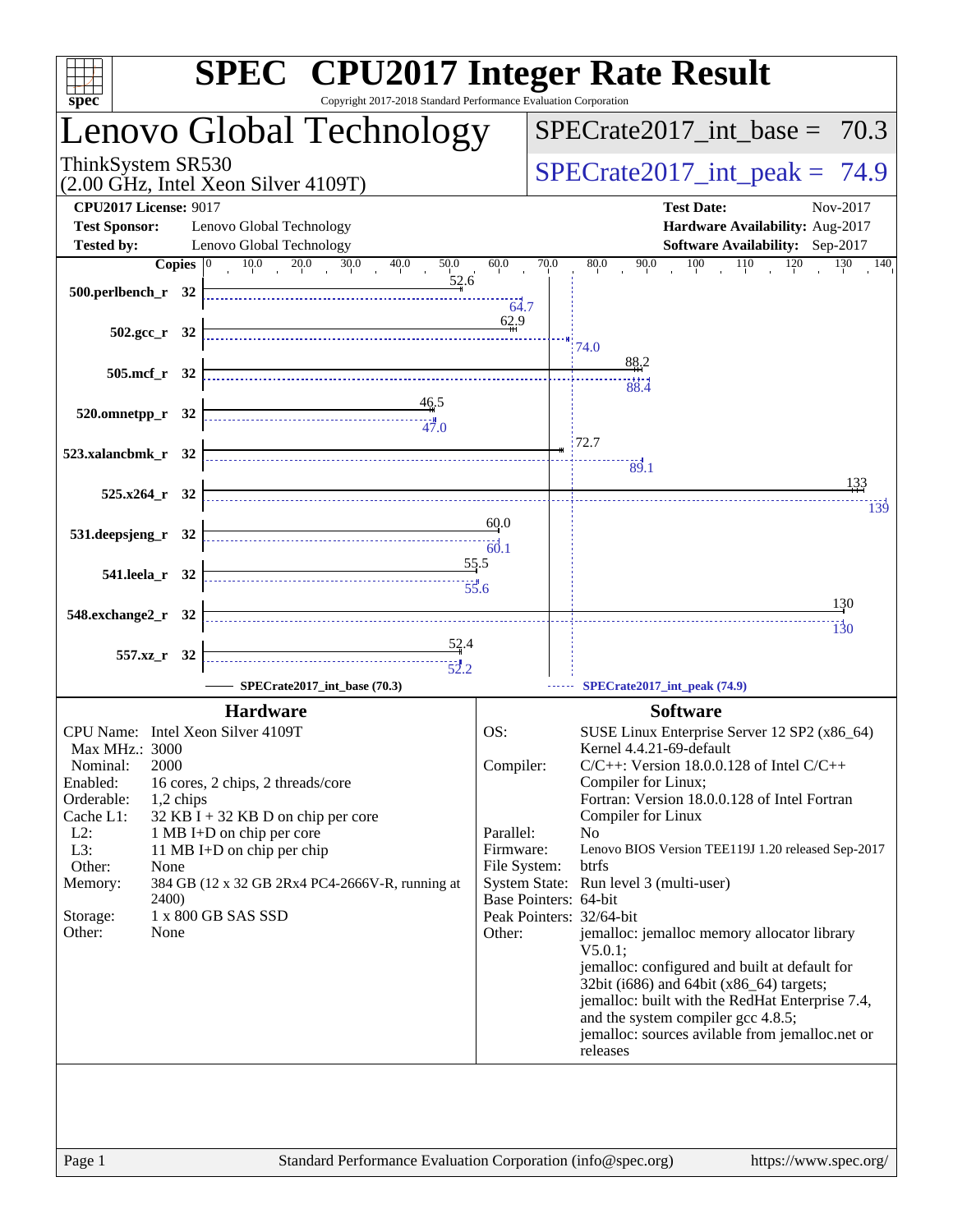

## Lenovo Global Technology

(2.00 GHz, Intel Xeon Silver 4109T)

ThinkSystem SR530<br>  $S$ PECrate2017 int peak = 74.9

SPECrate2017 int\_base =  $70.3$ 

**[Test Sponsor:](http://www.spec.org/auto/cpu2017/Docs/result-fields.html#TestSponsor)** Lenovo Global Technology **[Hardware Availability:](http://www.spec.org/auto/cpu2017/Docs/result-fields.html#HardwareAvailability)** Aug-2017

**[CPU2017 License:](http://www.spec.org/auto/cpu2017/Docs/result-fields.html#CPU2017License)** 9017 **[Test Date:](http://www.spec.org/auto/cpu2017/Docs/result-fields.html#TestDate)** Nov-2017 **[Tested by:](http://www.spec.org/auto/cpu2017/Docs/result-fields.html#Testedby)** Lenovo Global Technology **[Software Availability:](http://www.spec.org/auto/cpu2017/Docs/result-fields.html#SoftwareAvailability)** Sep-2017

#### **[Results Table](http://www.spec.org/auto/cpu2017/Docs/result-fields.html#ResultsTable)**

|                                   | <b>Base</b>   |                |       |                |              | <b>Peak</b>    |       |               |                |              |                |              |                |              |
|-----------------------------------|---------------|----------------|-------|----------------|--------------|----------------|-------|---------------|----------------|--------------|----------------|--------------|----------------|--------------|
| <b>Benchmark</b>                  | <b>Copies</b> | <b>Seconds</b> | Ratio | <b>Seconds</b> | <b>Ratio</b> | <b>Seconds</b> | Ratio | <b>Copies</b> | <b>Seconds</b> | <b>Ratio</b> | <b>Seconds</b> | <b>Ratio</b> | <b>Seconds</b> | <b>Ratio</b> |
| 500.perlbench_r                   | 32            | 976            | 52.2  | 969            | 52.6         | 969            | 52.6  | 32            | 787            | 64.7         | 787            | 64.7         | 787            | 64.7         |
| 502.gcc_r                         | 32            | 726            | 62.4  | 721            | 62.9         | 713            | 63.6  | 32            | 611            | 74.2         | 612            | 74.0         | 614            | 73.8         |
| $505$ .mcf r                      | 32            | 581            | 89.0  | 591            | 87.6         | 586            | 88.2  | 32            | 571            | 90.5         | 585            | 88.4         | 592            | 87.3         |
| 520.omnetpp_r                     | 32            | 895            | 46.9  | 912            | 46.0         | 903            | 46.5  | 32            | 899            | 46.7         | 893            | 47.0         | 888            | 47.3         |
| 523.xalancbmk r                   | 32            | 465            | 72.7  | 467            | 72.4         | 463            | 73.0  | 32            | <b>379</b>     | 89.1         | 380            | 89.0         | 379            | 89.2         |
| 525.x264 r                        | 32            | 422            | 133   | 425            | 132          | 418            | 134   | 32            | 404            | 139          | 404            | 139          | 404            | 139          |
| 531.deepsjeng_r                   | 32            | 611            | 60.0  | 612            | 60.0         | 611            | 60.0  | 32            | 611            | 60.0         | 611            | 60.1         | 610            | 60.1         |
| 541.leela r                       | 32            | 954            | 55.5  | 958            | 55.3         | 955            | 55.5  | 32            | 953            | 55.6         | 954            | 55.6         | 950            | 55.8         |
| 548.exchange2_r                   | 32            | 644            | 130   | 645            | 130          | 646            | 130   | 32            | 645            | 130          | 645            | 130          | 645            | 130          |
| 557.xz r                          | 32            | 664            | 52.0  | 660            | 52.4         | 659            | 52.4  | 32            | 660            | 52.4         | 663            | 52.2         | 664            | 52.1         |
| $SPECrate2017$ int base =<br>70.3 |               |                |       |                |              |                |       |               |                |              |                |              |                |              |

**[SPECrate2017\\_int\\_peak =](http://www.spec.org/auto/cpu2017/Docs/result-fields.html#SPECrate2017intpeak) 74.9**

Results appear in the [order in which they were run.](http://www.spec.org/auto/cpu2017/Docs/result-fields.html#RunOrder) Bold underlined text [indicates a median measurement.](http://www.spec.org/auto/cpu2017/Docs/result-fields.html#Median)

#### **[Submit Notes](http://www.spec.org/auto/cpu2017/Docs/result-fields.html#SubmitNotes)**

 The numactl mechanism was used to bind copies to processors. The config file option 'submit' was used to generate numactl commands to bind each copy to a specific processor. For details, please see the config file.

### **[Operating System Notes](http://www.spec.org/auto/cpu2017/Docs/result-fields.html#OperatingSystemNotes)**

Stack size set to unlimited using "ulimit -s unlimited"

#### **[General Notes](http://www.spec.org/auto/cpu2017/Docs/result-fields.html#GeneralNotes)**

```
Environment variables set by runcpu before the start of the run:
LD_LIBRARY_PATH = "/home/cpu2017.1.0.2.ic18.0/lib/ia32:/home/cpu2017.1.0.2.ic18.0/lib/intel64"
LD_LIBRARY_PATH = "$LD_LIBRARY_PATH:/home/cpu2017.1.0.2.ic18.0/je5.0.1-32:/home/cpu2017.1.0.2.ic18.0/je5.0.1-64"
 Binaries compiled on a system with 1x Intel Core i7-4790 CPU + 32GB RAM
 memory using Redhat Enterprise Linux 7.4
 Transparent Huge Pages enabled by default
  Prior to runcpu invocation
 Filesystem page cache synced and cleared with:
 sync; echo 3> /proc/sys/vm/drop_caches
  runcpu command invoked through numactl i.e.:
 numactl --interleave=all runcpu <etc>
```
### **[Platform Notes](http://www.spec.org/auto/cpu2017/Docs/result-fields.html#PlatformNotes)**

BIOS configuration: Choose Operating Mode set to Maximum Performance

**(Continued on next page)**

Page 2 Standard Performance Evaluation Corporation [\(info@spec.org\)](mailto:info@spec.org) <https://www.spec.org/>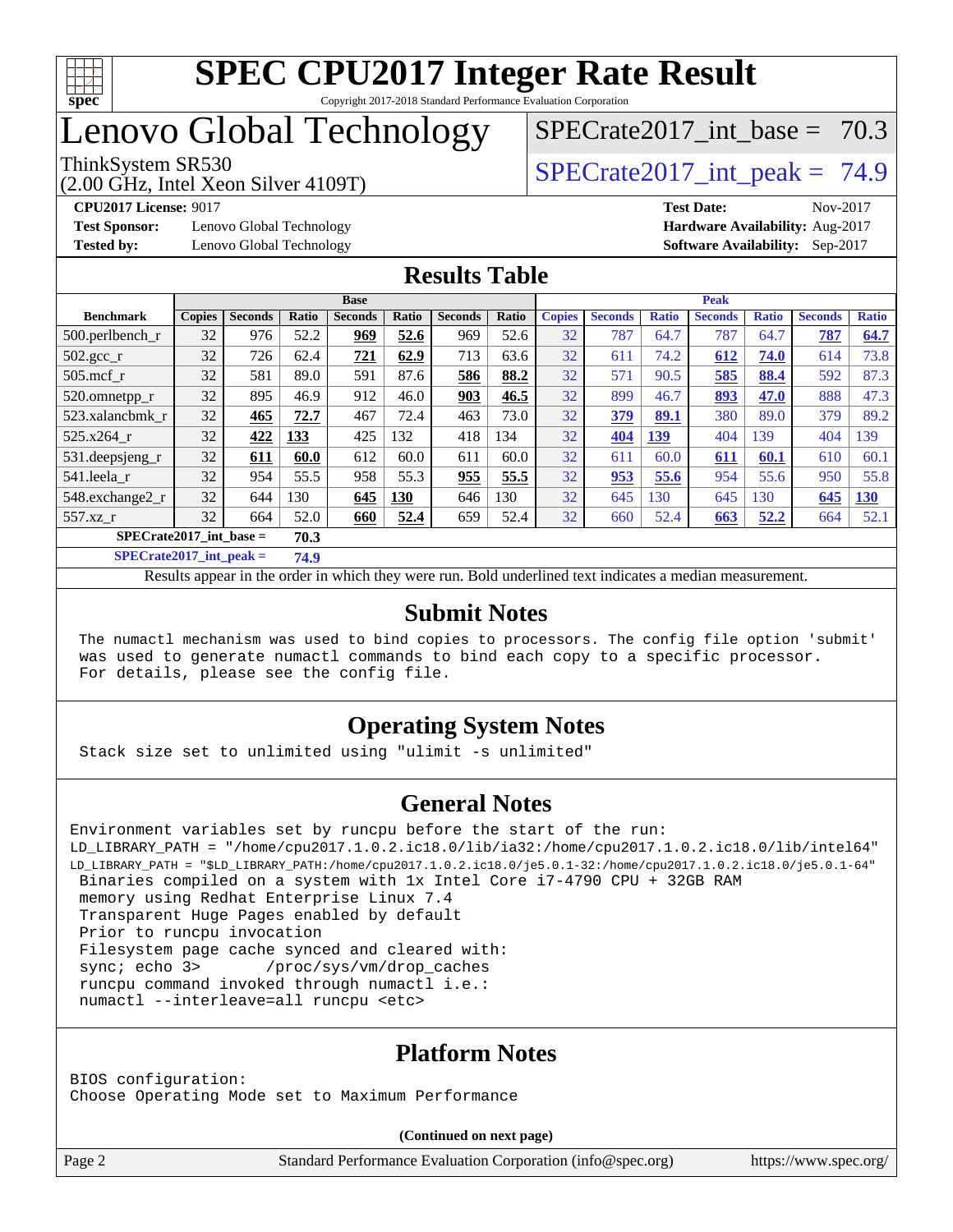

# **[SPEC CPU2017 Integer Rate Result](http://www.spec.org/auto/cpu2017/Docs/result-fields.html#SPECCPU2017IntegerRateResult)**

Copyright 2017-2018 Standard Performance Evaluation Corporation

## Lenovo Global Technology

SPECrate2017 int\_base =  $70.3$ 

(2.00 GHz, Intel Xeon Silver 4109T)

ThinkSystem SR530  $SPECrate2017$  int\_peak = 74.9

**[Test Sponsor:](http://www.spec.org/auto/cpu2017/Docs/result-fields.html#TestSponsor)** Lenovo Global Technology **[Hardware Availability:](http://www.spec.org/auto/cpu2017/Docs/result-fields.html#HardwareAvailability)** Aug-2017 **[Tested by:](http://www.spec.org/auto/cpu2017/Docs/result-fields.html#Testedby)** Lenovo Global Technology **[Software Availability:](http://www.spec.org/auto/cpu2017/Docs/result-fields.html#SoftwareAvailability)** Sep-2017

**[CPU2017 License:](http://www.spec.org/auto/cpu2017/Docs/result-fields.html#CPU2017License)** 9017 **[Test Date:](http://www.spec.org/auto/cpu2017/Docs/result-fields.html#TestDate)** Nov-2017

#### **[Platform Notes \(Continued\)](http://www.spec.org/auto/cpu2017/Docs/result-fields.html#PlatformNotes)**

Page 3 Standard Performance Evaluation Corporation [\(info@spec.org\)](mailto:info@spec.org) <https://www.spec.org/> DCU Streamer Prefetcher set to Enable MONITORMWAIT set to Enable SNC set to Enable XPT Prefetcher set to Enable Stale AtoS set to Enable Sysinfo program /home/cpu2017.1.0.2.ic18.0/bin/sysinfo Rev: r5797 of 2017-06-14 96c45e4568ad54c135fd618bcc091c0f running on linux-dqoj Sun Nov 5 01:09:55 2017 SUT (System Under Test) info as seen by some common utilities. For more information on this section, see <https://www.spec.org/cpu2017/Docs/config.html#sysinfo> From /proc/cpuinfo model name : Intel(R) Xeon(R) Silver 4109T CPU @ 2.00GHz 2 "physical id"s (chips) 32 "processors" cores, siblings (Caution: counting these is hw and system dependent. The following excerpts from /proc/cpuinfo might not be reliable. Use with caution.) cpu cores : 8 siblings : 16 physical 0: cores 0 1 2 3 4 5 6 7 physical 1: cores 0 1 2 3 4 5 6 7 From lscpu: Architecture: x86\_64 CPU op-mode(s): 32-bit, 64-bit Byte Order: Little Endian  $CPU(s):$  32 On-line CPU(s) list: 0-31 Thread(s) per core: 2 Core(s) per socket: 8 Socket(s): 2 NUMA node(s): 2 Vendor ID: GenuineIntel CPU family: 6 Model: 85<br>Model name: 1n Intel(R) Xeon(R) Silver 4109T CPU @ 2.00GHz Stepping: 4 CPU MHz: 1995.322 BogoMIPS: 3990.64 Virtualization: VT-x L1d cache: 32K L1i cache: 32K L2 cache: 1024K L3 cache: 11264K NUMA node0 CPU(s): 0-7,16-23 **(Continued on next page)**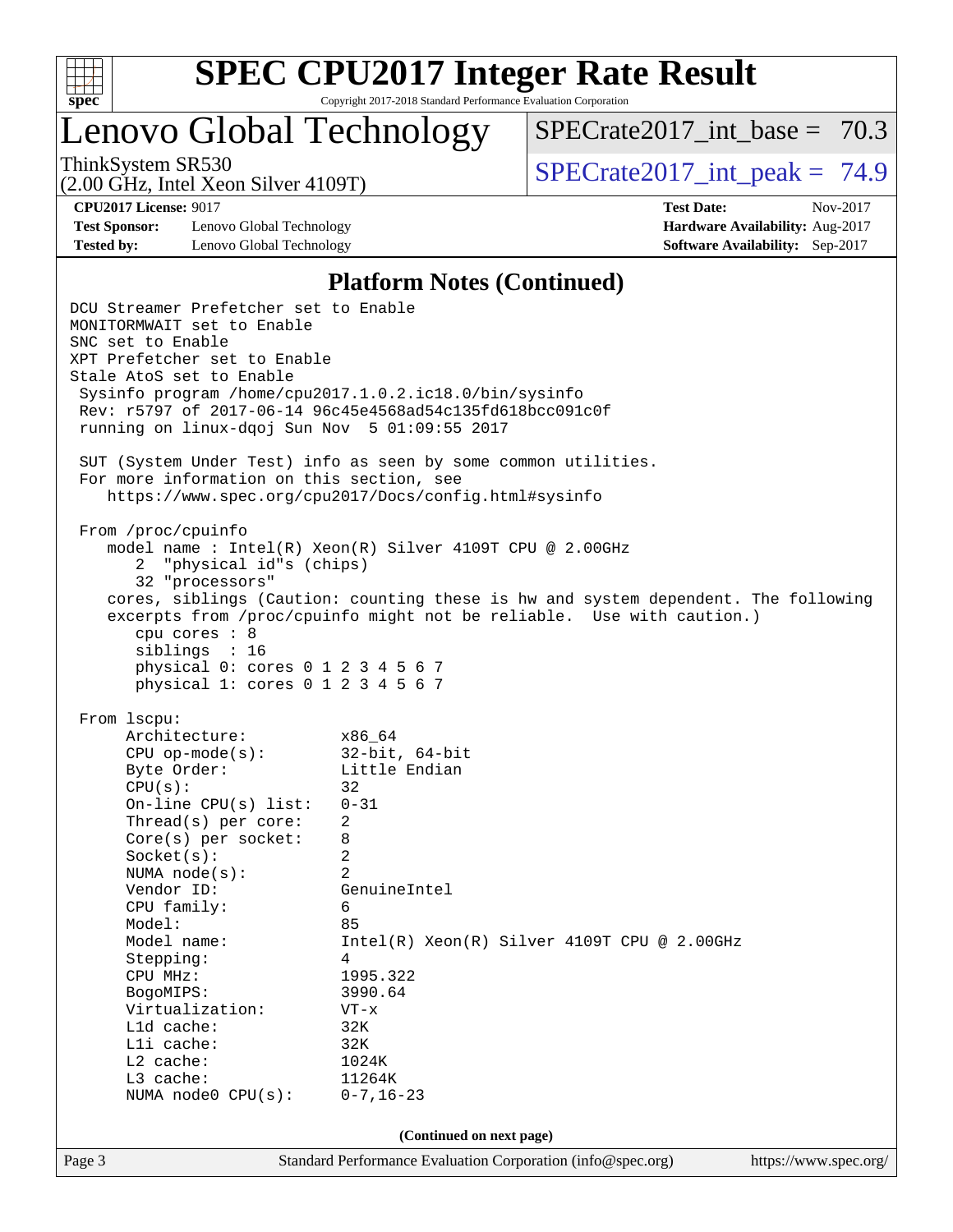

# **[SPEC CPU2017 Integer Rate Result](http://www.spec.org/auto/cpu2017/Docs/result-fields.html#SPECCPU2017IntegerRateResult)**

Copyright 2017-2018 Standard Performance Evaluation Corporation

Lenovo Global Technology

ThinkSystem SR530<br>  $S$ PECrate2017 int peak = 74.9

SPECrate2017 int\_base =  $70.3$ 

(2.00 GHz, Intel Xeon Silver 4109T)

**[CPU2017 License:](http://www.spec.org/auto/cpu2017/Docs/result-fields.html#CPU2017License)** 9017 **[Test Date:](http://www.spec.org/auto/cpu2017/Docs/result-fields.html#TestDate)** Nov-2017

**[Test Sponsor:](http://www.spec.org/auto/cpu2017/Docs/result-fields.html#TestSponsor)** Lenovo Global Technology **[Hardware Availability:](http://www.spec.org/auto/cpu2017/Docs/result-fields.html#HardwareAvailability)** Aug-2017 **[Tested by:](http://www.spec.org/auto/cpu2017/Docs/result-fields.html#Testedby)** Lenovo Global Technology **[Software Availability:](http://www.spec.org/auto/cpu2017/Docs/result-fields.html#SoftwareAvailability)** Sep-2017

#### **[Platform Notes \(Continued\)](http://www.spec.org/auto/cpu2017/Docs/result-fields.html#PlatformNotes)**

 NUMA node1 CPU(s): 8-15,24-31 Flags: fpu vme de pse tsc msr pae mce cx8 apic sep mtrr pge mca cmov pat pse36 clflush dts acpi mmx fxsr sse sse2 ss ht tm pbe syscall nx pdpe1gb rdtscp lm constant\_tsc art arch\_perfmon pebs bts rep\_good nopl xtopology nonstop\_tsc aperfmperf eagerfpu pni pclmulqdq dtes64 monitor ds\_cpl vmx smx est tm2 ssse3 sdbg fma cx16 xtpr pdcm pcid dca sse4\_1 sse4\_2 x2apic movbe popcnt tsc\_deadline\_timer aes xsave avx f16c rdrand lahf\_lm abm 3dnowprefetch ida arat epb pln pts dtherm intel\_pt tpr\_shadow vnmi flexpriority ept vpid fsgsbase tsc\_adjust bmi1 hle avx2 smep bmi2 erms invpcid rtm cqm mpx avx512f avx512dq rdseed adx smap clflushopt clwb avx512cd avx512bw avx512vl xsaveopt xsavec xgetbv1 cqm\_llc cqm\_occup\_llc /proc/cpuinfo cache data cache size : 11264 KB From numactl --hardware WARNING: a numactl 'node' might or might not correspond to a physical chip. available: 2 nodes (0-1) node 0 cpus: 0 1 2 3 4 5 6 7 16 17 18 19 20 21 22 23 node 0 size: 193111 MB node 0 free: 192373 MB node 1 cpus: 8 9 10 11 12 13 14 15 24 25 26 27 28 29 30 31 node 1 size: 193504 MB node 1 free: 192753 MB node distances: node 0 1 0: 10 21 1: 21 10 From /proc/meminfo MemTotal: 395894288 kB HugePages\_Total: 0<br>Hugepagesize: 2048 kB Hugepagesize: From /etc/\*release\* /etc/\*version\* SuSE-release: SUSE Linux Enterprise Server 12 (x86\_64) VERSION = 12 PATCHLEVEL = 2 # This file is deprecated and will be removed in a future service pack or release. # Please check /etc/os-release for details about this release. os-release: NAME="SLES" VERSION="12-SP2" VERSION\_ID="12.2" PRETTY\_NAME="SUSE Linux Enterprise Server 12 SP2" ID="sles" ANSI\_COLOR="0;32" **(Continued on next page)**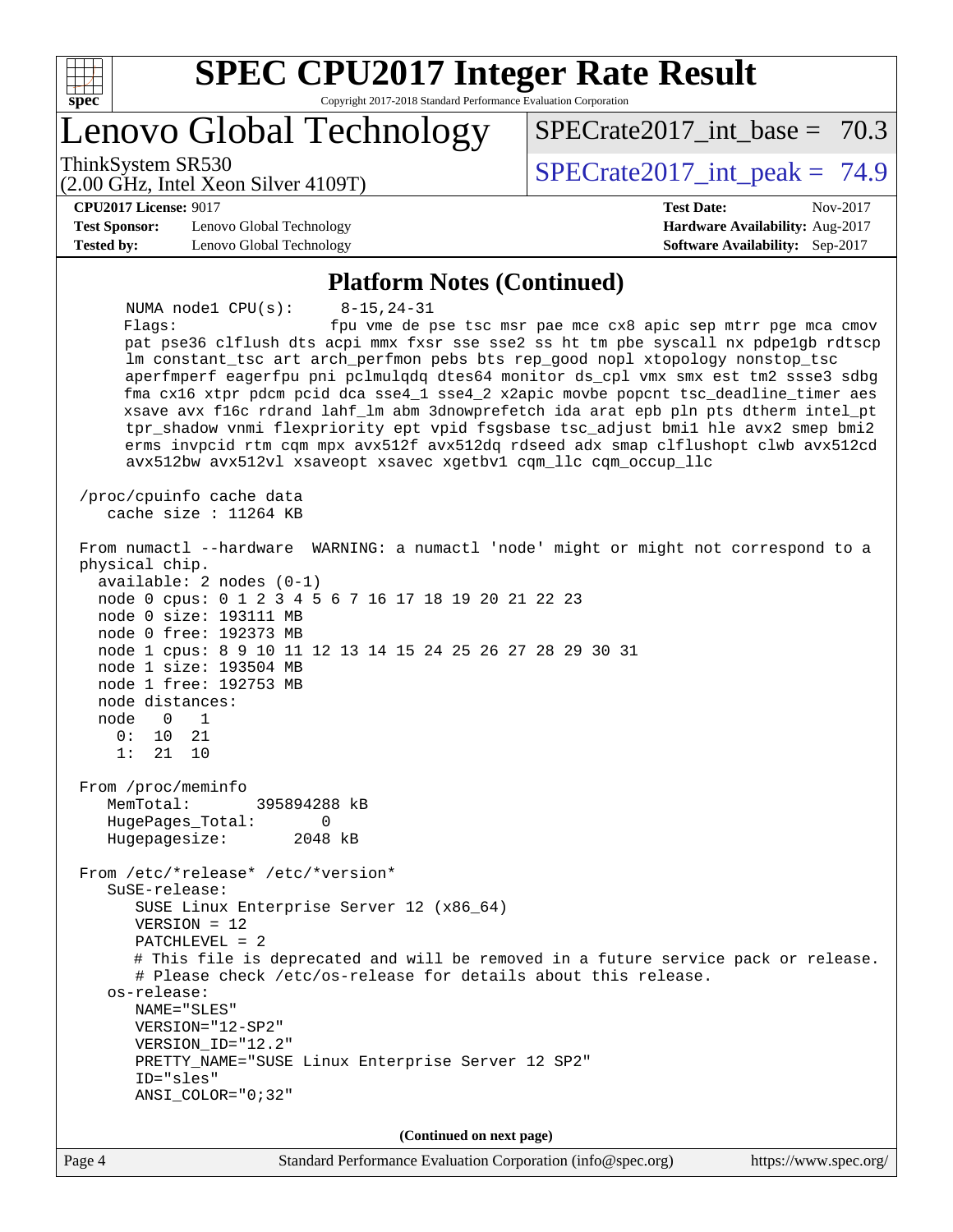

## Lenovo Global Technology

SPECrate2017 int\_base =  $70.3$ 

(2.00 GHz, Intel Xeon Silver 4109T)

ThinkSystem SR530<br>  $S$ PECrate2017 int peak = 74.9

**[CPU2017 License:](http://www.spec.org/auto/cpu2017/Docs/result-fields.html#CPU2017License)** 9017 **[Test Date:](http://www.spec.org/auto/cpu2017/Docs/result-fields.html#TestDate)** Nov-2017

**[Test Sponsor:](http://www.spec.org/auto/cpu2017/Docs/result-fields.html#TestSponsor)** Lenovo Global Technology **[Hardware Availability:](http://www.spec.org/auto/cpu2017/Docs/result-fields.html#HardwareAvailability)** Aug-2017 **[Tested by:](http://www.spec.org/auto/cpu2017/Docs/result-fields.html#Testedby)** Lenovo Global Technology **[Software Availability:](http://www.spec.org/auto/cpu2017/Docs/result-fields.html#SoftwareAvailability)** Sep-2017

#### **[Platform Notes \(Continued\)](http://www.spec.org/auto/cpu2017/Docs/result-fields.html#PlatformNotes)**

CPE\_NAME="cpe:/o:suse:sles:12:sp2"

uname -a:

 Linux linux-dqoj 4.4.21-69-default #1 SMP Tue Oct 25 10:58:20 UTC 2016 (9464f67) x86\_64 x86\_64 x86\_64 GNU/Linux

run-level 3 Nov 5 01:09

 SPEC is set to: /home/cpu2017.1.0.2.ic18.0 Filesystem Type Size Used Avail Use% Mounted on /dev/sdb2 btrfs 744G 181G 563G 25% /home

 Additional information from dmidecode follows. WARNING: Use caution when you interpret this section. The 'dmidecode' program reads system data which is "intended to allow hardware to be accurately determined", but the intent may not be met, as there are frequent changes to hardware, firmware, and the "DMTF SMBIOS" standard. BIOS Lenovo -[TEE119J-1.20]- 09/06/2017 Memory: 12x Hynix HMA84GR7AFR4N-VK 32 GB 2 rank 2666, configured at 2400

(End of data from sysinfo program)

#### **[Compiler Version Notes](http://www.spec.org/auto/cpu2017/Docs/result-fields.html#CompilerVersionNotes)**

| Page 5 | Standard Performance Evaluation Corporation (info@spec.org)                                                    | https://www.spec.org/ |
|--------|----------------------------------------------------------------------------------------------------------------|-----------------------|
|        | (Continued on next page)                                                                                       |                       |
|        | icpc (ICC) 18.0.0 20170811<br>Copyright (C) 1985-2017 Intel Corporation. All rights reserved.                  |                       |
|        | CXXC 520.omnetpp $r(base)$ 523.xalancbmk $r(base)$ 531.deepsjeng $r(base)$<br>$541.$ leela r(base)             |                       |
|        | icc (ICC) 18.0.0 20170811<br>Copyright (C) 1985-2017 Intel Corporation. All rights reserved.                   |                       |
| CC.    | 500.perlbench $r(\text{peak})$ 502.gcc $r(\text{peak})$                                                        |                       |
|        | icc (ICC) 18.0.0 20170811<br>Copyright (C) 1985-2017 Intel Corporation. All rights reserved.                   |                       |
| CC.    | 500.perlbench_r(base) 502.gcc_r(base) 505.mcf_r(base, peak)<br>525.x264 $r(base, peak)$ 557.xz $r(base, peak)$ |                       |
|        |                                                                                                                |                       |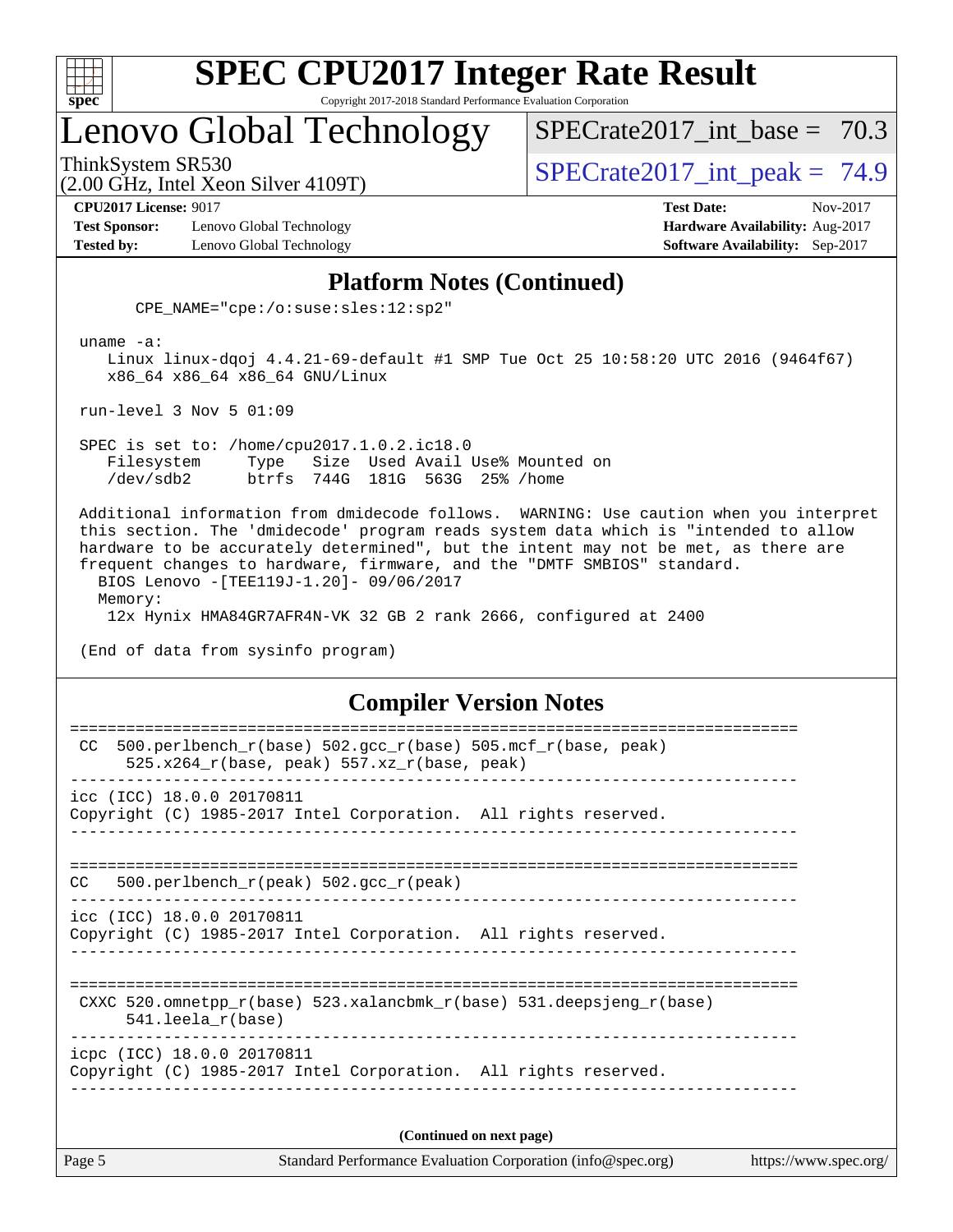

## Lenovo Global Technology

SPECrate2017 int\_base =  $70.3$ 

(2.00 GHz, Intel Xeon Silver 4109T)

ThinkSystem SR530  $SPIz$  Interval Section 4100T)  $SPECTa te2017$  int peak = 74.9

**[Test Sponsor:](http://www.spec.org/auto/cpu2017/Docs/result-fields.html#TestSponsor)** Lenovo Global Technology **[Hardware Availability:](http://www.spec.org/auto/cpu2017/Docs/result-fields.html#HardwareAvailability)** Aug-2017 **[Tested by:](http://www.spec.org/auto/cpu2017/Docs/result-fields.html#Testedby)** Lenovo Global Technology **[Software Availability:](http://www.spec.org/auto/cpu2017/Docs/result-fields.html#SoftwareAvailability)** Sep-2017

**[CPU2017 License:](http://www.spec.org/auto/cpu2017/Docs/result-fields.html#CPU2017License)** 9017 **[Test Date:](http://www.spec.org/auto/cpu2017/Docs/result-fields.html#TestDate)** Nov-2017

### **[Compiler Version Notes \(Continued\)](http://www.spec.org/auto/cpu2017/Docs/result-fields.html#CompilerVersionNotes)**

============================================================================== CXXC 520.omnetpp\_r(peak) 523.xalancbmk\_r(peak) 531.deepsjeng\_r(peak) 541.leela\_r(peak) ----------------------------------------------------------------------------- icpc (ICC) 18.0.0 20170811 Copyright (C) 1985-2017 Intel Corporation. All rights reserved. ------------------------------------------------------------------------------ ============================================================================== FC 548.exchange2\_r(base, peak) ----------------------------------------------------------------------------- ifort (IFORT) 18.0.0 20170811

Copyright (C) 1985-2017 Intel Corporation. All rights reserved. ------------------------------------------------------------------------------

## **[Base Compiler Invocation](http://www.spec.org/auto/cpu2017/Docs/result-fields.html#BaseCompilerInvocation)**

[C benchmarks](http://www.spec.org/auto/cpu2017/Docs/result-fields.html#Cbenchmarks): [icc](http://www.spec.org/cpu2017/results/res2017q4/cpu2017-20171113-00548.flags.html#user_CCbase_intel_icc_18.0_66fc1ee009f7361af1fbd72ca7dcefbb700085f36577c54f309893dd4ec40d12360134090235512931783d35fd58c0460139e722d5067c5574d8eaf2b3e37e92)

[C++ benchmarks:](http://www.spec.org/auto/cpu2017/Docs/result-fields.html#CXXbenchmarks) [icpc](http://www.spec.org/cpu2017/results/res2017q4/cpu2017-20171113-00548.flags.html#user_CXXbase_intel_icpc_18.0_c510b6838c7f56d33e37e94d029a35b4a7bccf4766a728ee175e80a419847e808290a9b78be685c44ab727ea267ec2f070ec5dc83b407c0218cded6866a35d07)

[Fortran benchmarks](http://www.spec.org/auto/cpu2017/Docs/result-fields.html#Fortranbenchmarks): [ifort](http://www.spec.org/cpu2017/results/res2017q4/cpu2017-20171113-00548.flags.html#user_FCbase_intel_ifort_18.0_8111460550e3ca792625aed983ce982f94888b8b503583aa7ba2b8303487b4d8a21a13e7191a45c5fd58ff318f48f9492884d4413fa793fd88dd292cad7027ca)

## **[Base Portability Flags](http://www.spec.org/auto/cpu2017/Docs/result-fields.html#BasePortabilityFlags)**

 500.perlbench\_r: [-DSPEC\\_LP64](http://www.spec.org/cpu2017/results/res2017q4/cpu2017-20171113-00548.flags.html#b500.perlbench_r_basePORTABILITY_DSPEC_LP64) [-DSPEC\\_LINUX\\_X64](http://www.spec.org/cpu2017/results/res2017q4/cpu2017-20171113-00548.flags.html#b500.perlbench_r_baseCPORTABILITY_DSPEC_LINUX_X64) 502.gcc\_r: [-DSPEC\\_LP64](http://www.spec.org/cpu2017/results/res2017q4/cpu2017-20171113-00548.flags.html#suite_basePORTABILITY502_gcc_r_DSPEC_LP64) 505.mcf\_r: [-DSPEC\\_LP64](http://www.spec.org/cpu2017/results/res2017q4/cpu2017-20171113-00548.flags.html#suite_basePORTABILITY505_mcf_r_DSPEC_LP64) 520.omnetpp\_r: [-DSPEC\\_LP64](http://www.spec.org/cpu2017/results/res2017q4/cpu2017-20171113-00548.flags.html#suite_basePORTABILITY520_omnetpp_r_DSPEC_LP64) 523.xalancbmk\_r: [-DSPEC\\_LP64](http://www.spec.org/cpu2017/results/res2017q4/cpu2017-20171113-00548.flags.html#suite_basePORTABILITY523_xalancbmk_r_DSPEC_LP64) [-DSPEC\\_LINUX](http://www.spec.org/cpu2017/results/res2017q4/cpu2017-20171113-00548.flags.html#b523.xalancbmk_r_baseCXXPORTABILITY_DSPEC_LINUX) 525.x264\_r: [-DSPEC\\_LP64](http://www.spec.org/cpu2017/results/res2017q4/cpu2017-20171113-00548.flags.html#suite_basePORTABILITY525_x264_r_DSPEC_LP64) 531.deepsjeng\_r: [-DSPEC\\_LP64](http://www.spec.org/cpu2017/results/res2017q4/cpu2017-20171113-00548.flags.html#suite_basePORTABILITY531_deepsjeng_r_DSPEC_LP64) 541.leela\_r: [-DSPEC\\_LP64](http://www.spec.org/cpu2017/results/res2017q4/cpu2017-20171113-00548.flags.html#suite_basePORTABILITY541_leela_r_DSPEC_LP64) 548.exchange2\_r: [-DSPEC\\_LP64](http://www.spec.org/cpu2017/results/res2017q4/cpu2017-20171113-00548.flags.html#suite_basePORTABILITY548_exchange2_r_DSPEC_LP64) 557.xz\_r: [-DSPEC\\_LP64](http://www.spec.org/cpu2017/results/res2017q4/cpu2017-20171113-00548.flags.html#suite_basePORTABILITY557_xz_r_DSPEC_LP64)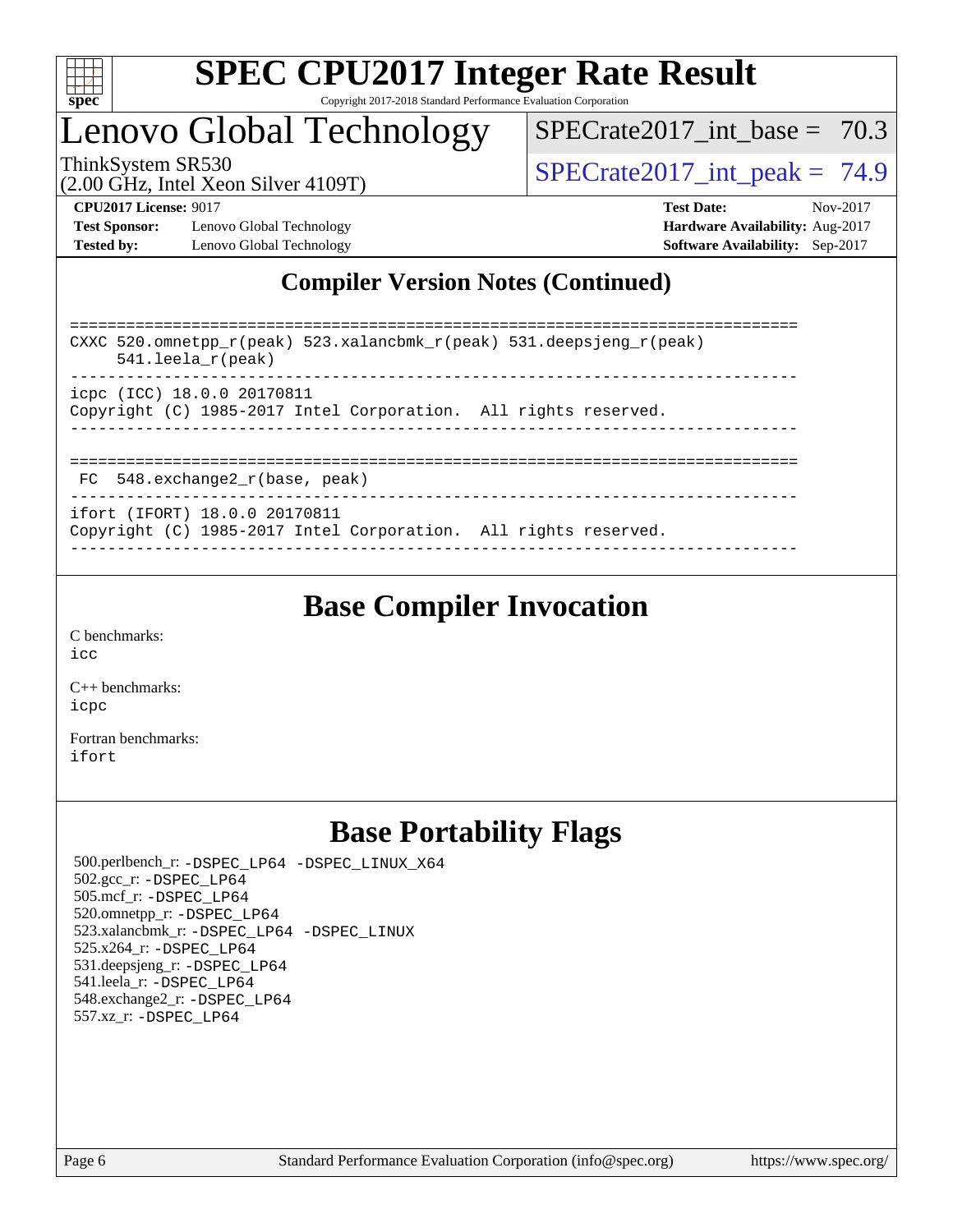

## Lenovo Global Technology

SPECrate2017 int\_base =  $70.3$ 

(2.00 GHz, Intel Xeon Silver 4109T)

ThinkSystem SR530<br>  $S$ PECrate2017 int peak = 74.9

**[Test Sponsor:](http://www.spec.org/auto/cpu2017/Docs/result-fields.html#TestSponsor)** Lenovo Global Technology **[Hardware Availability:](http://www.spec.org/auto/cpu2017/Docs/result-fields.html#HardwareAvailability)** Aug-2017 **[Tested by:](http://www.spec.org/auto/cpu2017/Docs/result-fields.html#Testedby)** Lenovo Global Technology **[Software Availability:](http://www.spec.org/auto/cpu2017/Docs/result-fields.html#SoftwareAvailability)** Sep-2017

**[CPU2017 License:](http://www.spec.org/auto/cpu2017/Docs/result-fields.html#CPU2017License)** 9017 **[Test Date:](http://www.spec.org/auto/cpu2017/Docs/result-fields.html#TestDate)** Nov-2017

## **[Base Optimization Flags](http://www.spec.org/auto/cpu2017/Docs/result-fields.html#BaseOptimizationFlags)**

[C benchmarks](http://www.spec.org/auto/cpu2017/Docs/result-fields.html#Cbenchmarks):

[-Wl,-z,muldefs](http://www.spec.org/cpu2017/results/res2017q4/cpu2017-20171113-00548.flags.html#user_CCbase_link_force_multiple1_b4cbdb97b34bdee9ceefcfe54f4c8ea74255f0b02a4b23e853cdb0e18eb4525ac79b5a88067c842dd0ee6996c24547a27a4b99331201badda8798ef8a743f577) [-xCORE-AVX512](http://www.spec.org/cpu2017/results/res2017q4/cpu2017-20171113-00548.flags.html#user_CCbase_f-xCORE-AVX512) [-ipo](http://www.spec.org/cpu2017/results/res2017q4/cpu2017-20171113-00548.flags.html#user_CCbase_f-ipo) [-O3](http://www.spec.org/cpu2017/results/res2017q4/cpu2017-20171113-00548.flags.html#user_CCbase_f-O3) [-no-prec-div](http://www.spec.org/cpu2017/results/res2017q4/cpu2017-20171113-00548.flags.html#user_CCbase_f-no-prec-div) [-qopt-mem-layout-trans=3](http://www.spec.org/cpu2017/results/res2017q4/cpu2017-20171113-00548.flags.html#user_CCbase_f-qopt-mem-layout-trans_de80db37974c74b1f0e20d883f0b675c88c3b01e9d123adea9b28688d64333345fb62bc4a798493513fdb68f60282f9a726aa07f478b2f7113531aecce732043) [-L/usr/local/je5.0.1-64/lib](http://www.spec.org/cpu2017/results/res2017q4/cpu2017-20171113-00548.flags.html#user_CCbase_jemalloc_link_path64_4b10a636b7bce113509b17f3bd0d6226c5fb2346b9178c2d0232c14f04ab830f976640479e5c33dc2bcbbdad86ecfb6634cbbd4418746f06f368b512fced5394) [-ljemalloc](http://www.spec.org/cpu2017/results/res2017q4/cpu2017-20171113-00548.flags.html#user_CCbase_jemalloc_link_lib_d1249b907c500fa1c0672f44f562e3d0f79738ae9e3c4a9c376d49f265a04b9c99b167ecedbf6711b3085be911c67ff61f150a17b3472be731631ba4d0471706)

[C++ benchmarks](http://www.spec.org/auto/cpu2017/Docs/result-fields.html#CXXbenchmarks):

[-Wl,-z,muldefs](http://www.spec.org/cpu2017/results/res2017q4/cpu2017-20171113-00548.flags.html#user_CXXbase_link_force_multiple1_b4cbdb97b34bdee9ceefcfe54f4c8ea74255f0b02a4b23e853cdb0e18eb4525ac79b5a88067c842dd0ee6996c24547a27a4b99331201badda8798ef8a743f577) [-xCORE-AVX512](http://www.spec.org/cpu2017/results/res2017q4/cpu2017-20171113-00548.flags.html#user_CXXbase_f-xCORE-AVX512) [-ipo](http://www.spec.org/cpu2017/results/res2017q4/cpu2017-20171113-00548.flags.html#user_CXXbase_f-ipo) [-O3](http://www.spec.org/cpu2017/results/res2017q4/cpu2017-20171113-00548.flags.html#user_CXXbase_f-O3) [-no-prec-div](http://www.spec.org/cpu2017/results/res2017q4/cpu2017-20171113-00548.flags.html#user_CXXbase_f-no-prec-div) [-qopt-mem-layout-trans=3](http://www.spec.org/cpu2017/results/res2017q4/cpu2017-20171113-00548.flags.html#user_CXXbase_f-qopt-mem-layout-trans_de80db37974c74b1f0e20d883f0b675c88c3b01e9d123adea9b28688d64333345fb62bc4a798493513fdb68f60282f9a726aa07f478b2f7113531aecce732043) [-L/usr/local/je5.0.1-64/lib](http://www.spec.org/cpu2017/results/res2017q4/cpu2017-20171113-00548.flags.html#user_CXXbase_jemalloc_link_path64_4b10a636b7bce113509b17f3bd0d6226c5fb2346b9178c2d0232c14f04ab830f976640479e5c33dc2bcbbdad86ecfb6634cbbd4418746f06f368b512fced5394) [-ljemalloc](http://www.spec.org/cpu2017/results/res2017q4/cpu2017-20171113-00548.flags.html#user_CXXbase_jemalloc_link_lib_d1249b907c500fa1c0672f44f562e3d0f79738ae9e3c4a9c376d49f265a04b9c99b167ecedbf6711b3085be911c67ff61f150a17b3472be731631ba4d0471706)

[Fortran benchmarks:](http://www.spec.org/auto/cpu2017/Docs/result-fields.html#Fortranbenchmarks)

[-Wl,-z,muldefs](http://www.spec.org/cpu2017/results/res2017q4/cpu2017-20171113-00548.flags.html#user_FCbase_link_force_multiple1_b4cbdb97b34bdee9ceefcfe54f4c8ea74255f0b02a4b23e853cdb0e18eb4525ac79b5a88067c842dd0ee6996c24547a27a4b99331201badda8798ef8a743f577) [-xCORE-AVX512](http://www.spec.org/cpu2017/results/res2017q4/cpu2017-20171113-00548.flags.html#user_FCbase_f-xCORE-AVX512) [-ipo](http://www.spec.org/cpu2017/results/res2017q4/cpu2017-20171113-00548.flags.html#user_FCbase_f-ipo) [-O3](http://www.spec.org/cpu2017/results/res2017q4/cpu2017-20171113-00548.flags.html#user_FCbase_f-O3) [-no-prec-div](http://www.spec.org/cpu2017/results/res2017q4/cpu2017-20171113-00548.flags.html#user_FCbase_f-no-prec-div) [-qopt-mem-layout-trans=3](http://www.spec.org/cpu2017/results/res2017q4/cpu2017-20171113-00548.flags.html#user_FCbase_f-qopt-mem-layout-trans_de80db37974c74b1f0e20d883f0b675c88c3b01e9d123adea9b28688d64333345fb62bc4a798493513fdb68f60282f9a726aa07f478b2f7113531aecce732043) [-nostandard-realloc-lhs](http://www.spec.org/cpu2017/results/res2017q4/cpu2017-20171113-00548.flags.html#user_FCbase_f_2003_std_realloc_82b4557e90729c0f113870c07e44d33d6f5a304b4f63d4c15d2d0f1fab99f5daaed73bdb9275d9ae411527f28b936061aa8b9c8f2d63842963b95c9dd6426b8a) [-align array32byte](http://www.spec.org/cpu2017/results/res2017q4/cpu2017-20171113-00548.flags.html#user_FCbase_align_array32byte_b982fe038af199962ba9a80c053b8342c548c85b40b8e86eb3cc33dee0d7986a4af373ac2d51c3f7cf710a18d62fdce2948f201cd044323541f22fc0fffc51b6) [-L/usr/local/je5.0.1-64/lib](http://www.spec.org/cpu2017/results/res2017q4/cpu2017-20171113-00548.flags.html#user_FCbase_jemalloc_link_path64_4b10a636b7bce113509b17f3bd0d6226c5fb2346b9178c2d0232c14f04ab830f976640479e5c33dc2bcbbdad86ecfb6634cbbd4418746f06f368b512fced5394) [-ljemalloc](http://www.spec.org/cpu2017/results/res2017q4/cpu2017-20171113-00548.flags.html#user_FCbase_jemalloc_link_lib_d1249b907c500fa1c0672f44f562e3d0f79738ae9e3c4a9c376d49f265a04b9c99b167ecedbf6711b3085be911c67ff61f150a17b3472be731631ba4d0471706)

## **[Base Other Flags](http://www.spec.org/auto/cpu2017/Docs/result-fields.html#BaseOtherFlags)**

[C benchmarks](http://www.spec.org/auto/cpu2017/Docs/result-fields.html#Cbenchmarks):  $-m64 - std= c11$  $-m64 - std= c11$ 

[C++ benchmarks:](http://www.spec.org/auto/cpu2017/Docs/result-fields.html#CXXbenchmarks) [-m64](http://www.spec.org/cpu2017/results/res2017q4/cpu2017-20171113-00548.flags.html#user_CXXbase_intel_intel64_18.0_af43caccfc8ded86e7699f2159af6efc7655f51387b94da716254467f3c01020a5059329e2569e4053f409e7c9202a7efc638f7a6d1ffb3f52dea4a3e31d82ab)

[Fortran benchmarks](http://www.spec.org/auto/cpu2017/Docs/result-fields.html#Fortranbenchmarks): [-m64](http://www.spec.org/cpu2017/results/res2017q4/cpu2017-20171113-00548.flags.html#user_FCbase_intel_intel64_18.0_af43caccfc8ded86e7699f2159af6efc7655f51387b94da716254467f3c01020a5059329e2569e4053f409e7c9202a7efc638f7a6d1ffb3f52dea4a3e31d82ab)

## **[Peak Compiler Invocation](http://www.spec.org/auto/cpu2017/Docs/result-fields.html#PeakCompilerInvocation)**

[C benchmarks](http://www.spec.org/auto/cpu2017/Docs/result-fields.html#Cbenchmarks): [icc](http://www.spec.org/cpu2017/results/res2017q4/cpu2017-20171113-00548.flags.html#user_CCpeak_intel_icc_18.0_66fc1ee009f7361af1fbd72ca7dcefbb700085f36577c54f309893dd4ec40d12360134090235512931783d35fd58c0460139e722d5067c5574d8eaf2b3e37e92)

[C++ benchmarks:](http://www.spec.org/auto/cpu2017/Docs/result-fields.html#CXXbenchmarks) [icpc](http://www.spec.org/cpu2017/results/res2017q4/cpu2017-20171113-00548.flags.html#user_CXXpeak_intel_icpc_18.0_c510b6838c7f56d33e37e94d029a35b4a7bccf4766a728ee175e80a419847e808290a9b78be685c44ab727ea267ec2f070ec5dc83b407c0218cded6866a35d07)

[Fortran benchmarks](http://www.spec.org/auto/cpu2017/Docs/result-fields.html#Fortranbenchmarks): [ifort](http://www.spec.org/cpu2017/results/res2017q4/cpu2017-20171113-00548.flags.html#user_FCpeak_intel_ifort_18.0_8111460550e3ca792625aed983ce982f94888b8b503583aa7ba2b8303487b4d8a21a13e7191a45c5fd58ff318f48f9492884d4413fa793fd88dd292cad7027ca)

## **[Peak Portability Flags](http://www.spec.org/auto/cpu2017/Docs/result-fields.html#PeakPortabilityFlags)**

 500.perlbench\_r: [-DSPEC\\_LP64](http://www.spec.org/cpu2017/results/res2017q4/cpu2017-20171113-00548.flags.html#b500.perlbench_r_peakPORTABILITY_DSPEC_LP64) [-DSPEC\\_LINUX\\_X64](http://www.spec.org/cpu2017/results/res2017q4/cpu2017-20171113-00548.flags.html#b500.perlbench_r_peakCPORTABILITY_DSPEC_LINUX_X64) 502.gcc\_r: [-D\\_FILE\\_OFFSET\\_BITS=64](http://www.spec.org/cpu2017/results/res2017q4/cpu2017-20171113-00548.flags.html#user_peakPORTABILITY502_gcc_r_file_offset_bits_64_5ae949a99b284ddf4e95728d47cb0843d81b2eb0e18bdfe74bbf0f61d0b064f4bda2f10ea5eb90e1dcab0e84dbc592acfc5018bc955c18609f94ddb8d550002c)

**(Continued on next page)**

Page 7 Standard Performance Evaluation Corporation [\(info@spec.org\)](mailto:info@spec.org) <https://www.spec.org/>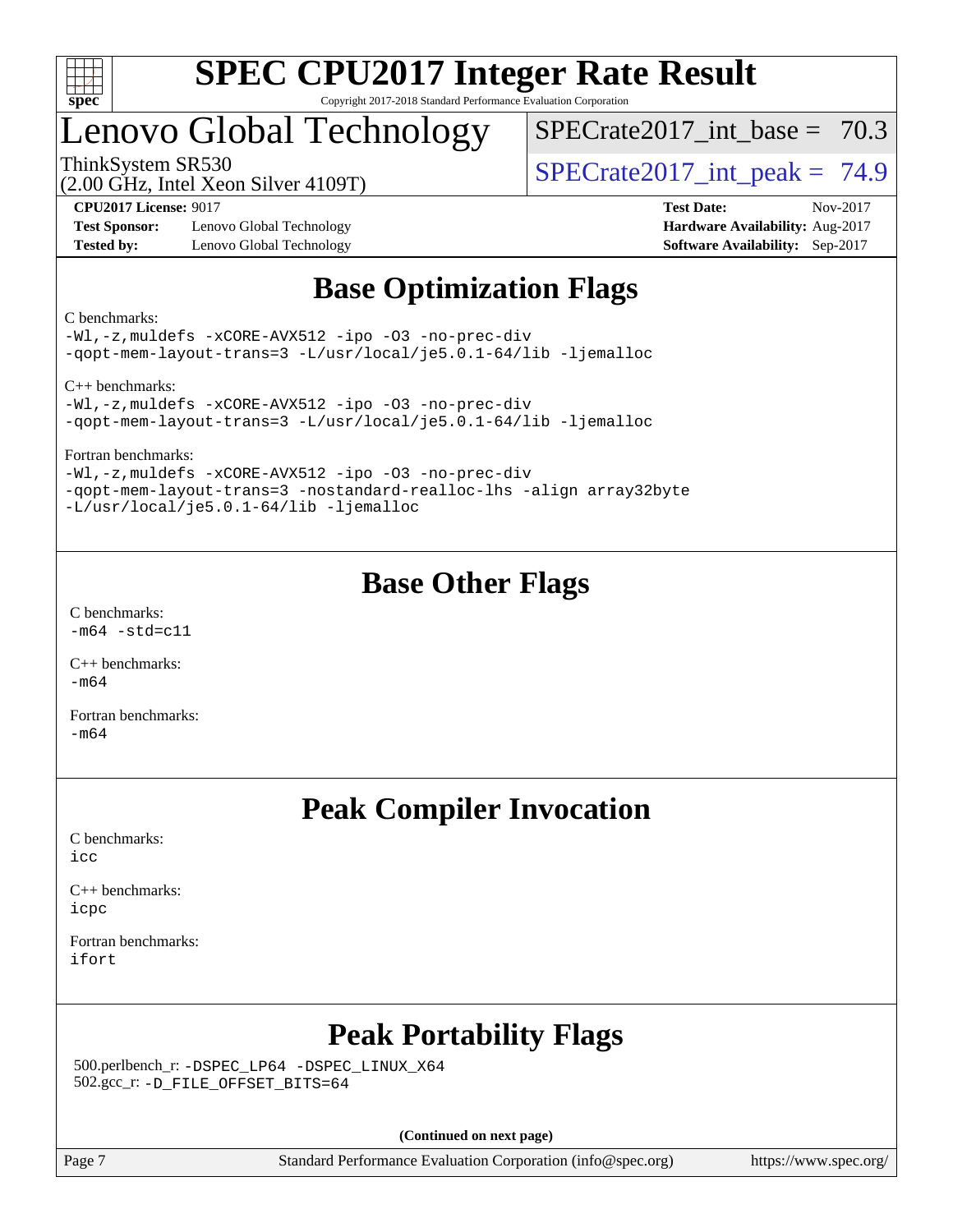

## Lenovo Global Technology

SPECrate2017 int\_base =  $70.3$ 

(2.00 GHz, Intel Xeon Silver 4109T)

ThinkSystem SR530  $SPIz$  Interval Section 4100T)  $SPECTa te2017$  int peak = 74.9

**[Test Sponsor:](http://www.spec.org/auto/cpu2017/Docs/result-fields.html#TestSponsor)** Lenovo Global Technology **[Hardware Availability:](http://www.spec.org/auto/cpu2017/Docs/result-fields.html#HardwareAvailability)** Aug-2017 **[Tested by:](http://www.spec.org/auto/cpu2017/Docs/result-fields.html#Testedby)** Lenovo Global Technology **[Software Availability:](http://www.spec.org/auto/cpu2017/Docs/result-fields.html#SoftwareAvailability)** Sep-2017

**[CPU2017 License:](http://www.spec.org/auto/cpu2017/Docs/result-fields.html#CPU2017License)** 9017 **[Test Date:](http://www.spec.org/auto/cpu2017/Docs/result-fields.html#TestDate)** Nov-2017

## **[Peak Portability Flags \(Continued\)](http://www.spec.org/auto/cpu2017/Docs/result-fields.html#PeakPortabilityFlags)**

 505.mcf\_r: [-DSPEC\\_LP64](http://www.spec.org/cpu2017/results/res2017q4/cpu2017-20171113-00548.flags.html#suite_peakPORTABILITY505_mcf_r_DSPEC_LP64) 520.omnetpp\_r: [-DSPEC\\_LP64](http://www.spec.org/cpu2017/results/res2017q4/cpu2017-20171113-00548.flags.html#suite_peakPORTABILITY520_omnetpp_r_DSPEC_LP64) 523.xalancbmk\_r: [-D\\_FILE\\_OFFSET\\_BITS=64](http://www.spec.org/cpu2017/results/res2017q4/cpu2017-20171113-00548.flags.html#user_peakPORTABILITY523_xalancbmk_r_file_offset_bits_64_5ae949a99b284ddf4e95728d47cb0843d81b2eb0e18bdfe74bbf0f61d0b064f4bda2f10ea5eb90e1dcab0e84dbc592acfc5018bc955c18609f94ddb8d550002c) [-DSPEC\\_LINUX](http://www.spec.org/cpu2017/results/res2017q4/cpu2017-20171113-00548.flags.html#b523.xalancbmk_r_peakCXXPORTABILITY_DSPEC_LINUX) 525.x264\_r: [-DSPEC\\_LP64](http://www.spec.org/cpu2017/results/res2017q4/cpu2017-20171113-00548.flags.html#suite_peakPORTABILITY525_x264_r_DSPEC_LP64) 531.deepsjeng\_r: [-DSPEC\\_LP64](http://www.spec.org/cpu2017/results/res2017q4/cpu2017-20171113-00548.flags.html#suite_peakPORTABILITY531_deepsjeng_r_DSPEC_LP64) 541.leela\_r: [-DSPEC\\_LP64](http://www.spec.org/cpu2017/results/res2017q4/cpu2017-20171113-00548.flags.html#suite_peakPORTABILITY541_leela_r_DSPEC_LP64) 548.exchange2\_r: [-DSPEC\\_LP64](http://www.spec.org/cpu2017/results/res2017q4/cpu2017-20171113-00548.flags.html#suite_peakPORTABILITY548_exchange2_r_DSPEC_LP64) 557.xz\_r: [-DSPEC\\_LP64](http://www.spec.org/cpu2017/results/res2017q4/cpu2017-20171113-00548.flags.html#suite_peakPORTABILITY557_xz_r_DSPEC_LP64)

## **[Peak Optimization Flags](http://www.spec.org/auto/cpu2017/Docs/result-fields.html#PeakOptimizationFlags)**

[C benchmarks](http://www.spec.org/auto/cpu2017/Docs/result-fields.html#Cbenchmarks):

 500.perlbench\_r: [-Wl,-z,muldefs](http://www.spec.org/cpu2017/results/res2017q4/cpu2017-20171113-00548.flags.html#user_peakEXTRA_LDFLAGS500_perlbench_r_link_force_multiple1_b4cbdb97b34bdee9ceefcfe54f4c8ea74255f0b02a4b23e853cdb0e18eb4525ac79b5a88067c842dd0ee6996c24547a27a4b99331201badda8798ef8a743f577) [-prof-gen](http://www.spec.org/cpu2017/results/res2017q4/cpu2017-20171113-00548.flags.html#user_peakPASS1_CFLAGSPASS1_LDFLAGS500_perlbench_r_prof_gen_5aa4926d6013ddb2a31985c654b3eb18169fc0c6952a63635c234f711e6e63dd76e94ad52365559451ec499a2cdb89e4dc58ba4c67ef54ca681ffbe1461d6b36)(pass 1) [-prof-use](http://www.spec.org/cpu2017/results/res2017q4/cpu2017-20171113-00548.flags.html#user_peakPASS2_CFLAGSPASS2_LDFLAGS500_perlbench_r_prof_use_1a21ceae95f36a2b53c25747139a6c16ca95bd9def2a207b4f0849963b97e94f5260e30a0c64f4bb623698870e679ca08317ef8150905d41bd88c6f78df73f19)(pass 2) [-ipo](http://www.spec.org/cpu2017/results/res2017q4/cpu2017-20171113-00548.flags.html#user_peakPASS1_COPTIMIZEPASS2_COPTIMIZE500_perlbench_r_f-ipo) [-xCORE-AVX512](http://www.spec.org/cpu2017/results/res2017q4/cpu2017-20171113-00548.flags.html#user_peakPASS2_COPTIMIZE500_perlbench_r_f-xCORE-AVX512) [-O3](http://www.spec.org/cpu2017/results/res2017q4/cpu2017-20171113-00548.flags.html#user_peakPASS1_COPTIMIZEPASS2_COPTIMIZE500_perlbench_r_f-O3) [-no-prec-div](http://www.spec.org/cpu2017/results/res2017q4/cpu2017-20171113-00548.flags.html#user_peakPASS1_COPTIMIZEPASS2_COPTIMIZE500_perlbench_r_f-no-prec-div) [-qopt-mem-layout-trans=3](http://www.spec.org/cpu2017/results/res2017q4/cpu2017-20171113-00548.flags.html#user_peakPASS1_COPTIMIZEPASS2_COPTIMIZE500_perlbench_r_f-qopt-mem-layout-trans_de80db37974c74b1f0e20d883f0b675c88c3b01e9d123adea9b28688d64333345fb62bc4a798493513fdb68f60282f9a726aa07f478b2f7113531aecce732043) [-fno-strict-overflow](http://www.spec.org/cpu2017/results/res2017q4/cpu2017-20171113-00548.flags.html#user_peakEXTRA_OPTIMIZE500_perlbench_r_f-fno-strict-overflow) [-L/usr/local/je5.0.1-64/lib](http://www.spec.org/cpu2017/results/res2017q4/cpu2017-20171113-00548.flags.html#user_peakEXTRA_LIBS500_perlbench_r_jemalloc_link_path64_4b10a636b7bce113509b17f3bd0d6226c5fb2346b9178c2d0232c14f04ab830f976640479e5c33dc2bcbbdad86ecfb6634cbbd4418746f06f368b512fced5394) [-ljemalloc](http://www.spec.org/cpu2017/results/res2017q4/cpu2017-20171113-00548.flags.html#user_peakEXTRA_LIBS500_perlbench_r_jemalloc_link_lib_d1249b907c500fa1c0672f44f562e3d0f79738ae9e3c4a9c376d49f265a04b9c99b167ecedbf6711b3085be911c67ff61f150a17b3472be731631ba4d0471706)

 502.gcc\_r: [-L/opt/intel/compilers\\_and\\_libraries\\_2018/linux/lib/ia32](http://www.spec.org/cpu2017/results/res2017q4/cpu2017-20171113-00548.flags.html#user_peakCCLD502_gcc_r_Enable-32bit-runtime_af243bdb1d79e4c7a4f720bf8275e627de2ecd461de63307bc14cef0633fde3cd7bb2facb32dcc8be9566045fb55d40ce2b72b725f73827aa7833441b71b9343) [-Wl,-z,muldefs](http://www.spec.org/cpu2017/results/res2017q4/cpu2017-20171113-00548.flags.html#user_peakEXTRA_LDFLAGS502_gcc_r_link_force_multiple1_b4cbdb97b34bdee9ceefcfe54f4c8ea74255f0b02a4b23e853cdb0e18eb4525ac79b5a88067c842dd0ee6996c24547a27a4b99331201badda8798ef8a743f577) [-prof-gen](http://www.spec.org/cpu2017/results/res2017q4/cpu2017-20171113-00548.flags.html#user_peakPASS1_CFLAGSPASS1_LDFLAGS502_gcc_r_prof_gen_5aa4926d6013ddb2a31985c654b3eb18169fc0c6952a63635c234f711e6e63dd76e94ad52365559451ec499a2cdb89e4dc58ba4c67ef54ca681ffbe1461d6b36)(pass 1) [-prof-use](http://www.spec.org/cpu2017/results/res2017q4/cpu2017-20171113-00548.flags.html#user_peakPASS2_CFLAGSPASS2_LDFLAGS502_gcc_r_prof_use_1a21ceae95f36a2b53c25747139a6c16ca95bd9def2a207b4f0849963b97e94f5260e30a0c64f4bb623698870e679ca08317ef8150905d41bd88c6f78df73f19)(pass 2) [-ipo](http://www.spec.org/cpu2017/results/res2017q4/cpu2017-20171113-00548.flags.html#user_peakPASS1_COPTIMIZEPASS2_COPTIMIZE502_gcc_r_f-ipo) [-xCORE-AVX512](http://www.spec.org/cpu2017/results/res2017q4/cpu2017-20171113-00548.flags.html#user_peakPASS2_COPTIMIZE502_gcc_r_f-xCORE-AVX512) [-O3](http://www.spec.org/cpu2017/results/res2017q4/cpu2017-20171113-00548.flags.html#user_peakPASS1_COPTIMIZEPASS2_COPTIMIZE502_gcc_r_f-O3) [-no-prec-div](http://www.spec.org/cpu2017/results/res2017q4/cpu2017-20171113-00548.flags.html#user_peakPASS1_COPTIMIZEPASS2_COPTIMIZE502_gcc_r_f-no-prec-div) [-qopt-mem-layout-trans=3](http://www.spec.org/cpu2017/results/res2017q4/cpu2017-20171113-00548.flags.html#user_peakPASS1_COPTIMIZEPASS2_COPTIMIZE502_gcc_r_f-qopt-mem-layout-trans_de80db37974c74b1f0e20d883f0b675c88c3b01e9d123adea9b28688d64333345fb62bc4a798493513fdb68f60282f9a726aa07f478b2f7113531aecce732043) [-L/usr/local/je5.0.1-32/lib](http://www.spec.org/cpu2017/results/res2017q4/cpu2017-20171113-00548.flags.html#user_peakEXTRA_LIBS502_gcc_r_jemalloc_link_path32_e29f22e8e6c17053bbc6a0971f5a9c01a601a06bb1a59df2084b77a2fe0a2995b64fd4256feaeea39eeba3aae142e96e2b2b0a28974019c0c0c88139a84f900a) [-ljemalloc](http://www.spec.org/cpu2017/results/res2017q4/cpu2017-20171113-00548.flags.html#user_peakEXTRA_LIBS502_gcc_r_jemalloc_link_lib_d1249b907c500fa1c0672f44f562e3d0f79738ae9e3c4a9c376d49f265a04b9c99b167ecedbf6711b3085be911c67ff61f150a17b3472be731631ba4d0471706)

```
 505.mcf_r: -Wl,-z,muldefs -xCORE-AVX512 -ipo -O3 -no-prec-div
-qopt-mem-layout-trans=3 -L/usr/local/je5.0.1-64/lib
-ljemalloc
```
 525.x264\_r: [-Wl,-z,muldefs](http://www.spec.org/cpu2017/results/res2017q4/cpu2017-20171113-00548.flags.html#user_peakEXTRA_LDFLAGS525_x264_r_link_force_multiple1_b4cbdb97b34bdee9ceefcfe54f4c8ea74255f0b02a4b23e853cdb0e18eb4525ac79b5a88067c842dd0ee6996c24547a27a4b99331201badda8798ef8a743f577) [-xCORE-AVX512](http://www.spec.org/cpu2017/results/res2017q4/cpu2017-20171113-00548.flags.html#user_peakCOPTIMIZE525_x264_r_f-xCORE-AVX512) [-ipo](http://www.spec.org/cpu2017/results/res2017q4/cpu2017-20171113-00548.flags.html#user_peakCOPTIMIZE525_x264_r_f-ipo) [-O3](http://www.spec.org/cpu2017/results/res2017q4/cpu2017-20171113-00548.flags.html#user_peakCOPTIMIZE525_x264_r_f-O3) [-no-prec-div](http://www.spec.org/cpu2017/results/res2017q4/cpu2017-20171113-00548.flags.html#user_peakCOPTIMIZE525_x264_r_f-no-prec-div) [-qopt-mem-layout-trans=3](http://www.spec.org/cpu2017/results/res2017q4/cpu2017-20171113-00548.flags.html#user_peakCOPTIMIZE525_x264_r_f-qopt-mem-layout-trans_de80db37974c74b1f0e20d883f0b675c88c3b01e9d123adea9b28688d64333345fb62bc4a798493513fdb68f60282f9a726aa07f478b2f7113531aecce732043) [-fno-alias](http://www.spec.org/cpu2017/results/res2017q4/cpu2017-20171113-00548.flags.html#user_peakEXTRA_OPTIMIZE525_x264_r_f-no-alias_77dbac10d91cbfe898fbf4a29d1b29b694089caa623bdd1baccc9957d4edbe8d106c0b357e2748a65b44fc9e83d78098bb898077f3fe92f9faf24f7bd4a07ed7) [-L/usr/local/je5.0.1-64/lib](http://www.spec.org/cpu2017/results/res2017q4/cpu2017-20171113-00548.flags.html#user_peakEXTRA_LIBS525_x264_r_jemalloc_link_path64_4b10a636b7bce113509b17f3bd0d6226c5fb2346b9178c2d0232c14f04ab830f976640479e5c33dc2bcbbdad86ecfb6634cbbd4418746f06f368b512fced5394) [-ljemalloc](http://www.spec.org/cpu2017/results/res2017q4/cpu2017-20171113-00548.flags.html#user_peakEXTRA_LIBS525_x264_r_jemalloc_link_lib_d1249b907c500fa1c0672f44f562e3d0f79738ae9e3c4a9c376d49f265a04b9c99b167ecedbf6711b3085be911c67ff61f150a17b3472be731631ba4d0471706)

557.xz\_r: Same as 505.mcf\_r

[C++ benchmarks:](http://www.spec.org/auto/cpu2017/Docs/result-fields.html#CXXbenchmarks)

520.omnetpp\_r: $-Wl$ ,-z,muldefs -prof-qen(pass 1) [-prof-use](http://www.spec.org/cpu2017/results/res2017q4/cpu2017-20171113-00548.flags.html#user_peakPASS2_CXXFLAGSPASS2_LDFLAGS520_omnetpp_r_prof_use_1a21ceae95f36a2b53c25747139a6c16ca95bd9def2a207b4f0849963b97e94f5260e30a0c64f4bb623698870e679ca08317ef8150905d41bd88c6f78df73f19)(pass 2) [-ipo](http://www.spec.org/cpu2017/results/res2017q4/cpu2017-20171113-00548.flags.html#user_peakPASS1_CXXOPTIMIZEPASS2_CXXOPTIMIZE520_omnetpp_r_f-ipo) [-xCORE-AVX512](http://www.spec.org/cpu2017/results/res2017q4/cpu2017-20171113-00548.flags.html#user_peakPASS2_CXXOPTIMIZE520_omnetpp_r_f-xCORE-AVX512) [-O3](http://www.spec.org/cpu2017/results/res2017q4/cpu2017-20171113-00548.flags.html#user_peakPASS1_CXXOPTIMIZEPASS2_CXXOPTIMIZE520_omnetpp_r_f-O3) [-no-prec-div](http://www.spec.org/cpu2017/results/res2017q4/cpu2017-20171113-00548.flags.html#user_peakPASS1_CXXOPTIMIZEPASS2_CXXOPTIMIZE520_omnetpp_r_f-no-prec-div) [-qopt-mem-layout-trans=3](http://www.spec.org/cpu2017/results/res2017q4/cpu2017-20171113-00548.flags.html#user_peakPASS1_CXXOPTIMIZEPASS2_CXXOPTIMIZE520_omnetpp_r_f-qopt-mem-layout-trans_de80db37974c74b1f0e20d883f0b675c88c3b01e9d123adea9b28688d64333345fb62bc4a798493513fdb68f60282f9a726aa07f478b2f7113531aecce732043) [-L/usr/local/je5.0.1-64/lib](http://www.spec.org/cpu2017/results/res2017q4/cpu2017-20171113-00548.flags.html#user_peakEXTRA_LIBS520_omnetpp_r_jemalloc_link_path64_4b10a636b7bce113509b17f3bd0d6226c5fb2346b9178c2d0232c14f04ab830f976640479e5c33dc2bcbbdad86ecfb6634cbbd4418746f06f368b512fced5394) [-ljemalloc](http://www.spec.org/cpu2017/results/res2017q4/cpu2017-20171113-00548.flags.html#user_peakEXTRA_LIBS520_omnetpp_r_jemalloc_link_lib_d1249b907c500fa1c0672f44f562e3d0f79738ae9e3c4a9c376d49f265a04b9c99b167ecedbf6711b3085be911c67ff61f150a17b3472be731631ba4d0471706)

```
 523.xalancbmk_r: -L/opt/intel/compilers_and_libraries_2018/linux/lib/ia32
-Wl,-z,muldefs -prof-gen(pass 1) -prof-use(pass 2) -ipo
-xCORE-AVX512 -O3 -no-prec-div -qopt-mem-layout-trans=3
-L/usr/local/je5.0.1-32/lib -ljemalloc
```
**(Continued on next page)**